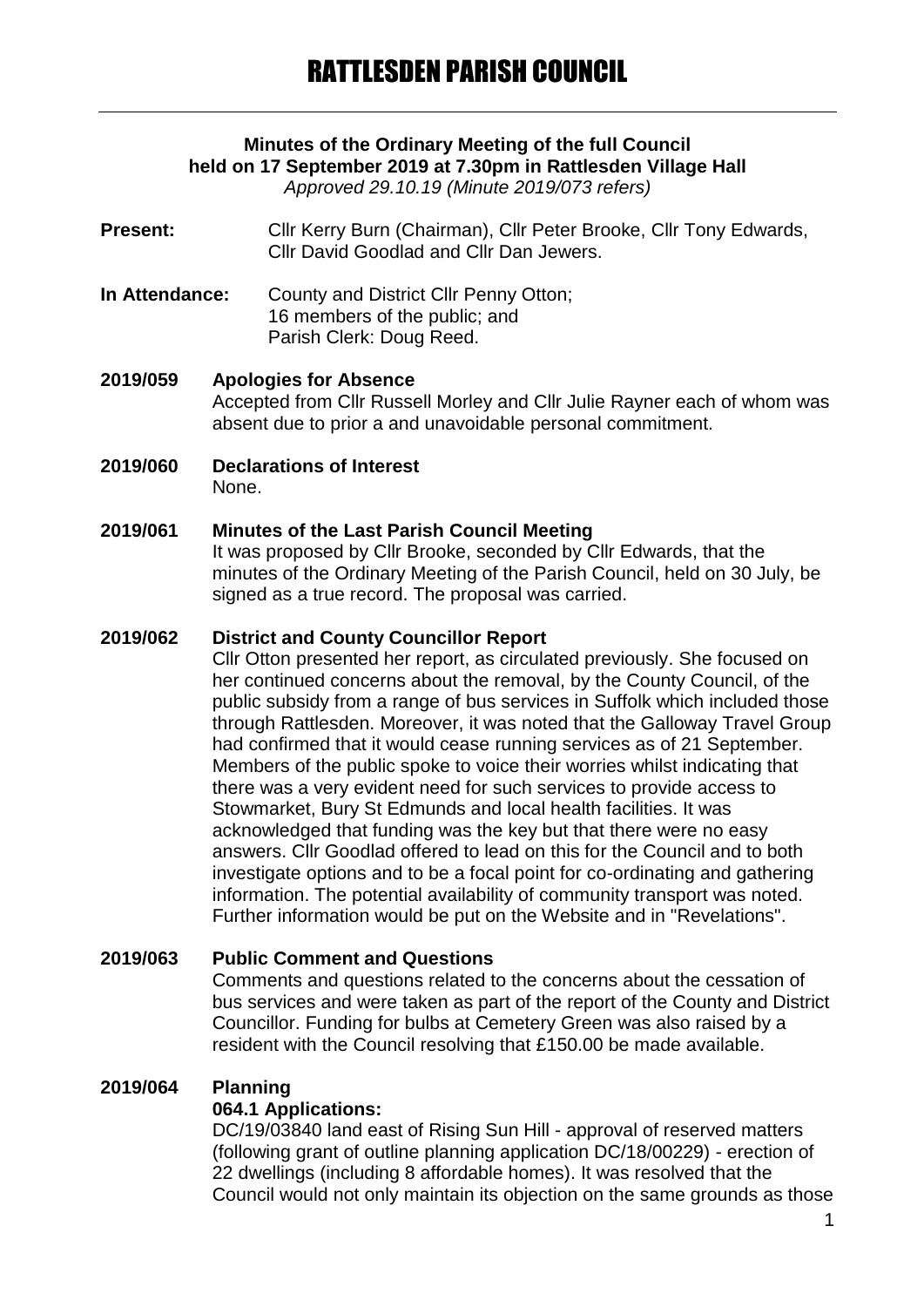submitted in response to the outline planning application but also emphasise that further developments had only served to compound matters regarding traffic movements whilst serious concerns remained about the proposed management of drainage, surface water, flooding and sewerage.

DC/19/04173 land adjacent to 12 and 13 St Nicholas Close - variation of Condition 2 (Approved Plans and Documents) on planning permission DC/19/02138 - erection of six dwellings. The Council resolved to maintain its objection.

**064.2 Applications - Responses:** Given a deadline in advance of the meeting, councillors had necessarily considered application DC/19/03802 Hall Cottage, High Street - rebuild boundary walls and resurface driveway. The Council had no objection.

**064.3 Decisions:** It was noted that application DC/19/03223 1A Top Road had been granted.

**064.4 "Babergh and Mid Suffolk Joint Local Plan: Preferred Options" Consultation:** The proposed updated Council response, as compiled by Cllr Brooke, was duly considered. Subject to the removal of the small paragraph relating to functional clusters, it was resolved that the comments be submitted formally. Cllr Brooke was thanked for his excellent work on this matter.

## **2019/065 Finance**

**065.1 Financial Report:** The report to 31 August was received. It was noted that the TSB current account stood at £17,514.36 and the deposit account at £13,618.52 further to which it was proposed by Cllr Burn, seconded by Cllr Edwards, that the reconciliation be approved and duly signed. The proposal was carried.

**065.2 Payments and Income:** It was proposed by Cllr Burn, seconded by Cllr Brooke, that the schedule of payments be approved. The proposal was carried. The schedule comprised the following:

- Litter-picker: salary (September) £158.70;
- Clerk: salary (September) £368.25;
- HMRC: PAYE (September) £92.00;
- Mr Roger Heard: 447th Bomb Group Memorial grass-cutting £124.00 (Section 137 expenditure);
- The Felsham Gardeners: Cemetery grass-cutting £400.00;
- The Felsham Gardeners: Cemetery hedge-cutting £200.00;
- The Sign Maker: replacement granite wedge for Cemetery memorial plaque - £99.75;
- Mr David Peachey: bin and sign installations £165.82; and

 Rattlesden Village Hall Management Committee: venue hire - £24.00. Income received was duly noted as follows:

- TSB: business (deposit) account interest (August) £11.51;
- TSB: business (deposit) account interest (September) £11.52;
- Mid Suffolk District Council: precept (part 2) £7,300.00; and

 Mid Suffolk District Council: recycling grant (February-July) - £241.74; **065.3 Cemetery Green:** This matter had been resolved during public comment and questions.